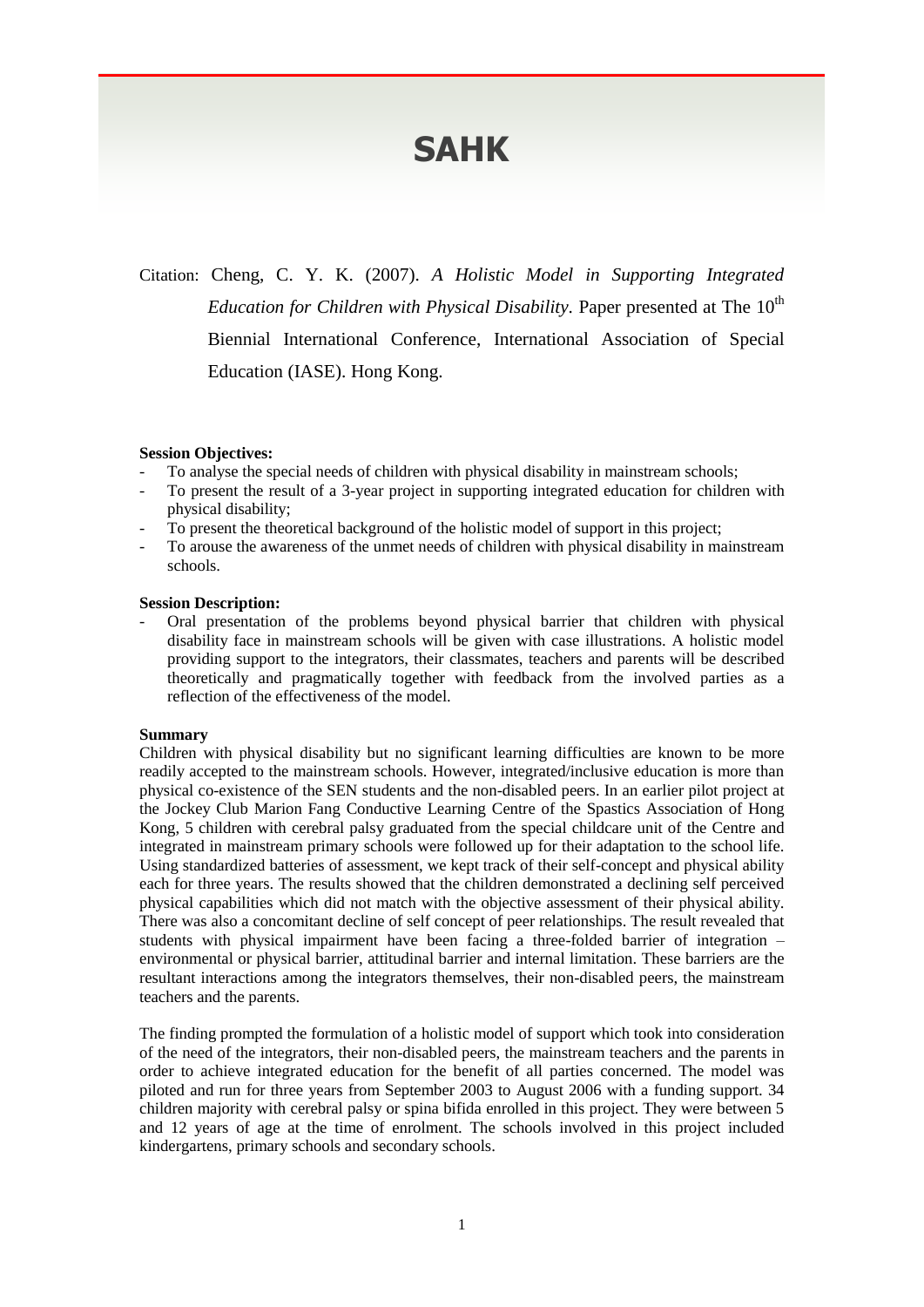The model was founded on the principles of Conductive Education (Tatlow, 2006) and empowerment (Zimmerman, 1995). The model included:

- 1. Four areas of supports for the integrators, the teachers, the parents and the school peers, coordinated into a seamless whole
- 2. Four coherent goals encompassing:
	- i. the empowerment of the integrators for improving self-confidence and self-esteem;
	- ii. the empowerment of parents for improving parenting skills, parent-child relationship and parent-teacher collaboration;
	- iii. the empowerment of teachers for improving differential teaching skills to meet the special needs of the integrators and the cultivation of inclusive atmosphere among all students, and to work with parents;
	- iv. the empowerment of peers for improving the understanding of and interaction with the integrators in contribution to inclusive culture in school.
- 3. Four core content of support covering:
	- i. The training on physical and social aspects of the integrators
	- ii. Collaboration with teachers on PE lessons, homework and examination adaptation, communication with parents and integrated activities for integrators and peers
	- iii. The training on parenting and negotiation skills as well as the concept of inclusive/integrated education for parents.
	- iv. Disability awareness training and integrated activities for non-disabled peers with the integrators.

The model had distinct features on the following aspects:

- 1. Trans-disciplinary team approach a team of rehabilitation professionals including physiotherapist, occupational therapist, speech therapist, nurse, social worker and childcare worker formed a transdisciplinary team who followed the two founding principles of the holistic model of this project. One of the members of the team acted as coordinator to work collaborative with other members in assessing, planning and implementing the model to ensure an integrated and consistent support to the students, peers, teachers and parents.
- 2. All-rounded approach the physical, psycho-social and academic development of the integrators were taken into consideration as a whole and the support for parents, teachers and peers were coordinated.
- 3. Early introduction of the concept of inclusion to the integrators, their non-disabled peers and parents, as early as the integrators being at the kindergarten level
- 4. Special attention was paid to the transitional stages, including from kindergarten to primary one and from primary six to secondary one.
- 5. Periodic review of the status of integration and adjustment was made as required for individual cases.

Positive feedback through questionnaires from teachers and parents were obtained, with particular indication in improved self-acceptance of their own impairment among the integrators, improved peer-acceptance of the integrators among the non-disabled peers, increased teachers' awareness of the needs of integrators with physical impairment and improved parent-teacher communication. At the end of the project, 90 to more than 90% of the teachers expressed the project has offered help to them in knowledge in the problems and needs of the integrators, helping the integrators to integrate in school, positive attitude to the integrators, knowledge of inclusive education and method to carry out inclusive education; more than 80% of the teachers expressed an improved acceptance towards inclusive education.